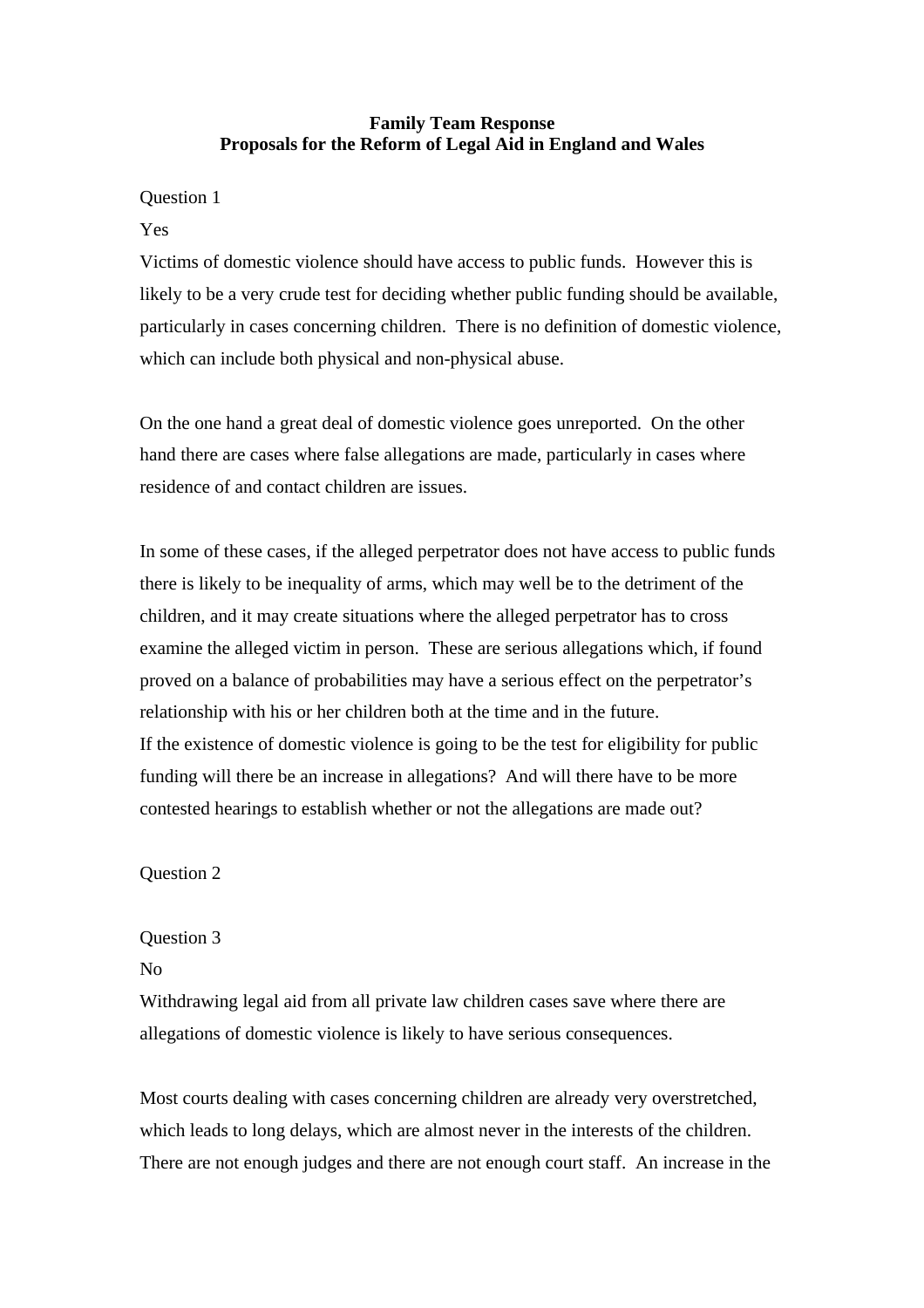number of litigants in person is likely to increase the length of hearings. Not only does representation usually shorten the length of hearings, it also means that a great deal of negotiation takes place outside court which often leads to agreements. For court staff, it takes a great deal more time to deal with enquiries and issuing proceedings when they are dealing with litigants in person.

Where is the evidence that provision of legal aid in private law children's cases creates "unnecessary litigation" and encourages "long, drawn out and acrimonious cases"? There are such cases, but they are more likely to be drawn out in this way when there are litigants in person, sometimes with the children being represented through public funding and those representing the children having to hold the ring between the litigants in person.

If there is to be an increase in the use of mediation, it needs to be properly funded in order to be effective. Mediation is not suitable or appropriate in all cases – for instance where people have mental health problems or learning difficulties. Even if the parties do not have difficulties such as these there are many cases in which factual issues have to be resolved before matters can progress.

Once again, there is the problem of having no definition of domestic violence and this being a very crude test for eligibility for public funding. Will there need to be a greater number of hearings to decide whether the allegations are true or not? If one party is entitled to legal aid for representation and the other party is not, there will be a huge inequality of arms.

There are many private law children cases which raise child protection concerns, some to the extent that the judge will order a section 37 report and in doing so has the power to make an Interim Care Order. In some cases there are serious allegations of sexual or physical abuse. There may be real problems dealing with these sort of issues if both parents are unrepresented, and findings in such cases have a very serious impact on the person against whom the findings are made..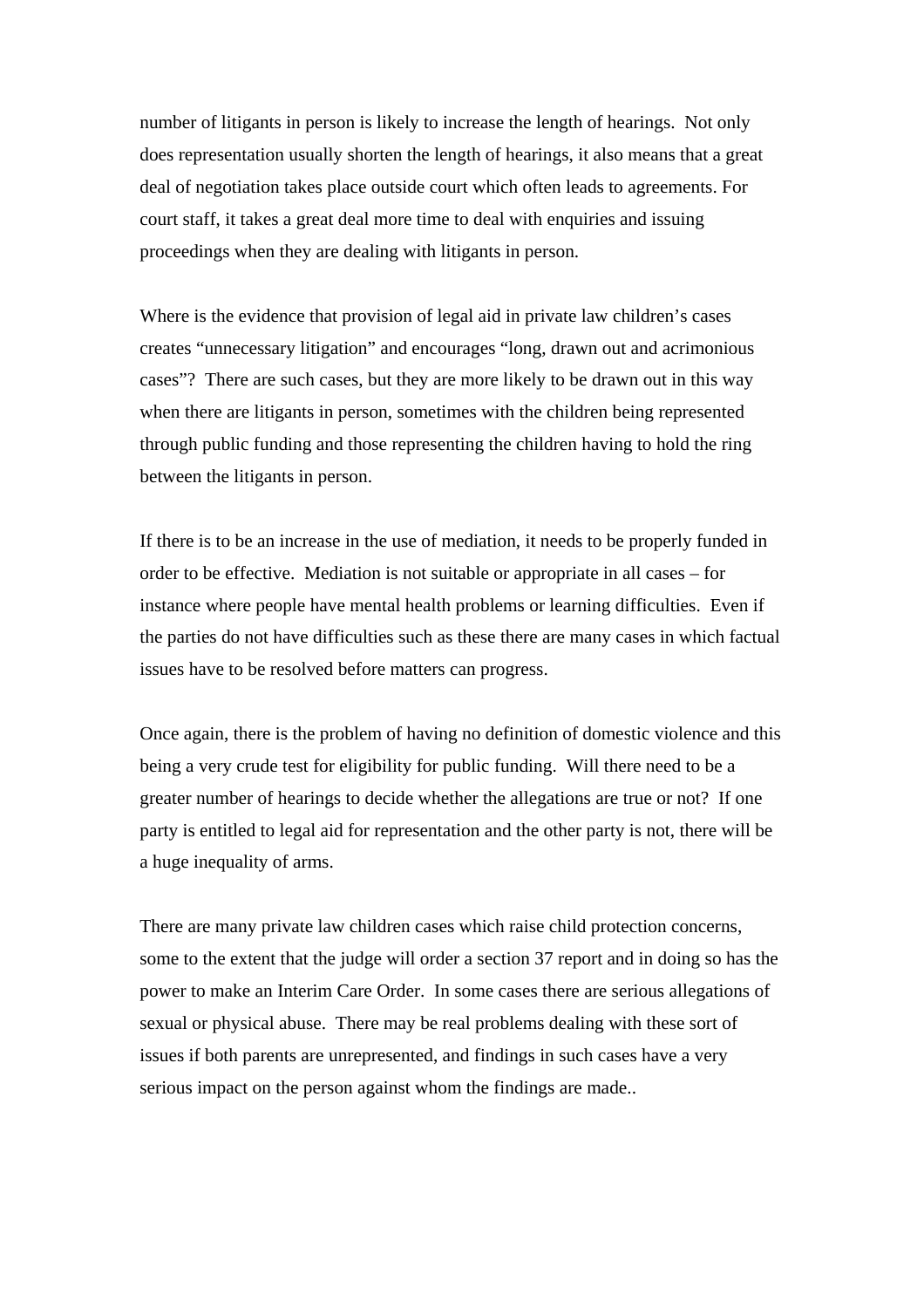In some private law children cases the court needs the benefit of expert reports, which may be difficult to obtain if no party is represented and the parties themselves are unable to pay for expert reports.

Cases of international child abduction are still going to be eligible for legal aid. Cases of domestic child abduction are not, yet these cases may well be equally serious for the children and the parties.

### Question 6

Most courts dealing with cases concerning children are already very overstretched, which leads to long delays, which are almost never in the interests of the children. There are not enough judges and there are not enough court staff. An increase in the number of litigants in person is likely to increase the length of hearings. Not only does representation usually shorten the length of hearings, it also means that a great deal of negotiation takes place outside court which often leads to agreements or at least to narrowing the issues. In very many cases proceedings are likely to be more adversarial when parties are unrepresented. There are likely to be much greater problems dealing with issues such as statements, gathering other evidence, expert reports etc.

For court staff, it takes a great deal more time to deal with enquiries and issuing proceedings when they are dealing with litigants in person. In may courts, staff numbers have already been reduced as have skill levels.

## Ouestions  $7 - 11$

Telephone helplines have their place, and there may be relatively straightforward situations where there is a single issue where telephone helplines are extremely useful – provided that they are staffed by suitably qualified and experienced people.

However, family cases involving children often involve a range of personal and sensitive issues and long histories which are difficult to explain or to advise on by phone.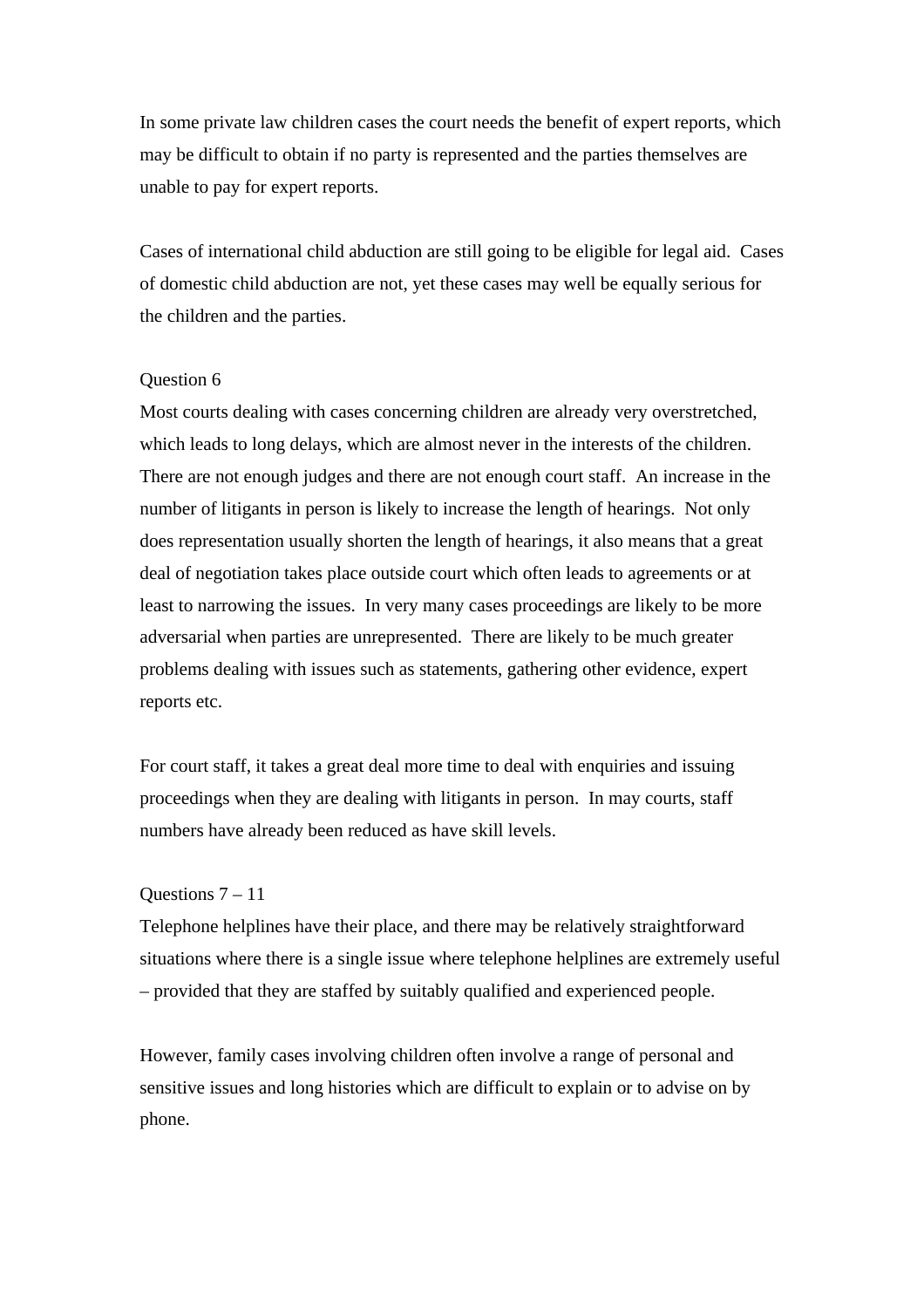Many legal aid recipients are disadvantaged. Some have language difficulties. Some have mental health or learning difficulties. Again it is likely to be difficult for them to explain the circumstances by phone, and for the advisor to provide any effective advice or service of any kind.

#### Questions 32 & 34

#### No

The proposed cuts to legal aid fees are likely to cause experienced practitioners to move away from legally aided work and new practitioners to avoid these areas of work. Over time, the result is likely to be a downgrading of the level of skill and expertise in areas of work which are legally aided. Not only will clients suffer – in particular children and their parents – but the judiciary are reliant on having experienced, skilful and dedicated practitioners representing these parties. In family cases involving children, in addition to the role of the advocate in court, both barristers and solicitors have an important role to play in giving good advice to clients, in identifying and narrowing the issues, in putting together and marshalling the evidence, and in negotiating outcomes and settling cases if possible.

The decisions of the family court, whether it be in deciding whether an injury has been caused non-accidentally, deciding whether a child has been sexually abused and if so by whom, deciding whether a child should be removed from his or her parents, deciding whether a child should be removed permanently from his or her family, deciding which parent a child should live with or deciding whether or not a child should have contact with a parent, parents or other members of the family, have far reaching effects on individual families and on society.

#### Question 38

The use of QCs in legally aided family cases is already tightly controlled – at least as tightly controlled as in criminal cases, and particularly (it would seem) in London.

#### Question 39

There does need to be a clear structure for the fees paid to experts from legal aid. However, this should not result in the level of expertise available to the family courts